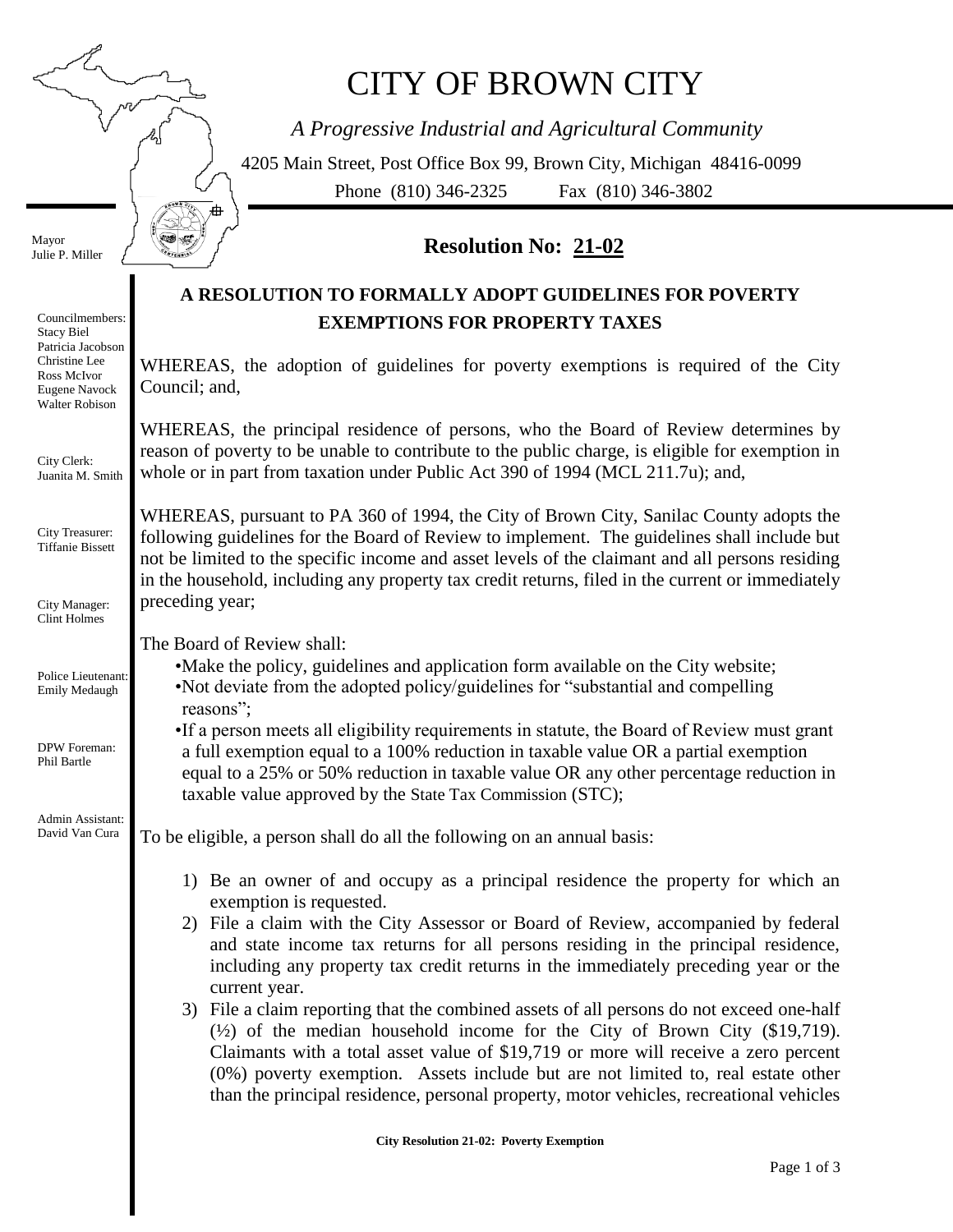and equipment, certificates of deposit, savings accounts, checking accounts, stocks, bonds, life insurance, retirement funds, *et cetera*.

- 4) Produce a valid driver's license or other form of identification if requested.
- 5) Produce, if requested, a deed, land contract, or other evidence of ownership of the property for which an exemption is requested.
- 6) Meet the federal poverty income guidelines as defined and determine annually by the United States Department of Health and Human Services or alternative guidelines adopted by the governing body providing that the alternative guidelines do not provide eligibility requirements less than the federal guidelines.
- 7) The application for an exemption shall be filed after January 1, but one day prior to the last day of Board of Review. The filing of this claim constitutes an appearance before the Board of Review for the purpose of preserving the right of appeal to the Michigan Tax Tribunal.

The following are the federal poverty income guidelines which are updated annually by the United States Department of Health and Human Services. The annual allowable income includes income of all persons residing in the principal residence:

#### **NOTE: The poverty guideline figures below are NOT the figures the Census Bureau uses to calculate the number of poor persons.**

## **2020 POVERTY GUIDELINES FOR THE 48 CONTIGUOUS STATES AND THE DISTRICT OF COLUMBIA**

| Persons in<br>family/household           | <b>Poverty guideline</b> |  |
|------------------------------------------|--------------------------|--|
|                                          | \$12,760                 |  |
| 2                                        | \$17,240                 |  |
| 3                                        | \$21,720                 |  |
| 4                                        | \$26,200                 |  |
| 5                                        | \$30,680                 |  |
| 6                                        | \$35,160                 |  |
|                                          | \$39,640                 |  |
| 8                                        | \$44,120                 |  |
| For families/households with more than 8 |                          |  |
| persons, add \$4,880 for each additional |                          |  |
| person.                                  |                          |  |

#### **NOW, THEREFORE BE IT RESOLVED, that the City Assessor and Board of Review shall follow the above stated policy and federal guidelines in granting or denying an exemption.**

The foregoing Resolution was offered on January 25, 2021, by Councilmember Stacy Biel, and seconded by Councilmember Patricia Jacobson. There followed a Roll Call Vote with six (6) Councilmembers present:

CM Biel-yes, CM Jacobson- yes, CM Lee-yes, CM McIvor-yes, CM Navock-yes, CM Robison-yes.

| Yeas: | Abstaining: $\overline{0}$ |  |
|-------|----------------------------|--|
|       |                            |  |

Nays:  $\overline{0}$  Absent:  $\overline{0}$  $\theta$ 

A QUORUM BEING PRESENT – MOTION DECLARED CARRIED.

**City Resolution 21-02: Poverty Exemption**